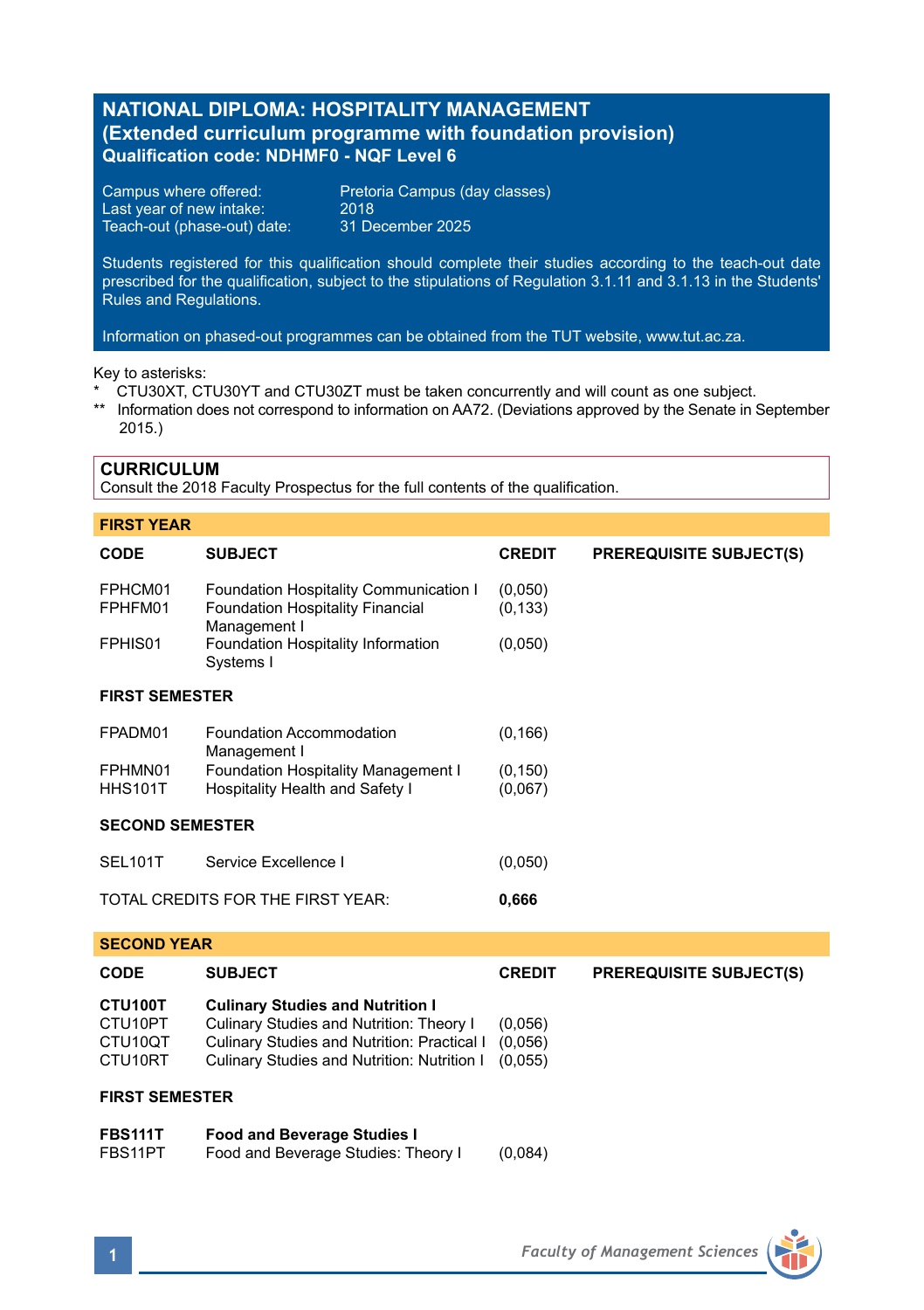FBS11QT Food and Beverage Studies: Practical I (0,083)

TOTAL CREDITS FOR THE SECOND YEAR: **0,334**

| <b>THIRD YEAR</b>                                                                |                                                                                                                                                                                                                                                                                    |                                           |                                                                                                                                                             |  |  |  |  |
|----------------------------------------------------------------------------------|------------------------------------------------------------------------------------------------------------------------------------------------------------------------------------------------------------------------------------------------------------------------------------|-------------------------------------------|-------------------------------------------------------------------------------------------------------------------------------------------------------------|--|--|--|--|
| <b>CODE</b>                                                                      | <b>SUBJECT</b>                                                                                                                                                                                                                                                                     | <b>CREDIT</b>                             | <b>PREREQUISITE SUBJECT(S)</b>                                                                                                                              |  |  |  |  |
| <b>FIRST OR SECOND SEMESTER</b>                                                  |                                                                                                                                                                                                                                                                                    |                                           |                                                                                                                                                             |  |  |  |  |
| CTU201T<br>CTU20XT<br>CTU20YT<br>CTU20ZT<br>EXP1HMA                              | <b>Culinary Studies and Nutrition II</b><br>Culinary Studies and Nutrition: Theory II<br>Culinary Studies and Nutrition: Practical II<br>Culinary Studies and Nutrition: Nutrition II<br>Work-Integrated Learning I**<br>(on completion of all first- and second-year<br>subjects) | (0,033)<br>(0,033)<br>(0,034)<br>(0, 250) | <b>Culinary Studies and Nutrition I</b><br><b>Culinary Studies and Nutrition I</b><br><b>Culinary Studies and Nutrition I</b>                               |  |  |  |  |
| <b>FBS201T</b><br>FBS20XT<br>FBS20YT<br><b>HCO201B</b><br><b>HFM201B</b>         | <b>Food and Beverage Studies II</b><br>Food and Beverage Studies: Theory II<br>Food and Beverage Studies: Practical II<br><b>Hospitality Communication II</b><br>Hospitality Financial Management II                                                                               | (0,034)<br>(0,033)<br>(0,050)<br>(0, 100) | Food and Beverage Studies I<br>Food and Beverage Studies I<br><b>Foundation Hospitality</b><br>Communication I                                              |  |  |  |  |
| <b>HIL101B</b><br><b>HIS201B</b><br><b>HOM201B</b>                               | Hospitality Industry Law I<br><b>Hospitality Information Systems II</b><br><b>Hospitality Management II</b>                                                                                                                                                                        | (0,067)<br>(0,050)<br>(0, 183)            | <b>Foundation Hospitality Financial</b><br>Management I<br>Foundation Hospitality Information<br>Systems I<br><b>Foundation Hospitality</b><br>Management I |  |  |  |  |
|                                                                                  | plus one of the following two subjects:                                                                                                                                                                                                                                            |                                           |                                                                                                                                                             |  |  |  |  |
| ACM201T<br><b>FBE201T</b>                                                        | <b>Accommodation Management II</b><br>(applicable to option 1 of the fourth year)<br>Food and Beverage Operations II                                                                                                                                                               | (0, 133)<br>(0, 133)                      | <b>Foundation Accommodation</b><br>Management I                                                                                                             |  |  |  |  |
| (applicable to option 2 of the fourth year)<br>TOTAL CREDITS FOR THE THIRD YEAR: |                                                                                                                                                                                                                                                                                    | 1,000                                     |                                                                                                                                                             |  |  |  |  |
| <b>FOURTH YEAR</b>                                                               |                                                                                                                                                                                                                                                                                    |                                           |                                                                                                                                                             |  |  |  |  |
| <b>CODE</b>                                                                      | <b>SUBJECT</b>                                                                                                                                                                                                                                                                     | <b>CREDIT</b>                             | <b>PREREQUISITE SUBJECT(S)</b>                                                                                                                              |  |  |  |  |
| <b>FIRST OR SECOND SEMESTER</b>                                                  |                                                                                                                                                                                                                                                                                    |                                           |                                                                                                                                                             |  |  |  |  |
| EXP2HMA                                                                          | Work-Integrated Learning II**<br>(on completion of the first- second- and<br>third-year subjects)                                                                                                                                                                                  | (0, 250)                                  |                                                                                                                                                             |  |  |  |  |
| HFM301B                                                                          | <b>Hospitality Financial Management III</b>                                                                                                                                                                                                                                        | (0, 150)                                  | <b>Hospitality Financial</b><br>Management II<br>Hospitality Industry Law I                                                                                 |  |  |  |  |
| <b>HIL201B</b><br><b>HMI101T</b>                                                 | Hospitality Industry Law II<br><b>Hospitality Management Information</b><br>Systems I                                                                                                                                                                                              | (0, 150)<br>(0,050)                       |                                                                                                                                                             |  |  |  |  |
| <b>HOM301B</b><br>HOM30XT<br>HOM30ZT                                             | <b>Hospitality Management III</b><br>Hospitality Management: Theory III<br>Hospitality Management: Retail III                                                                                                                                                                      | (0, 150)<br>(0,050)                       | <b>Hospitality Management II</b><br><b>Hospitality Management II</b>                                                                                        |  |  |  |  |

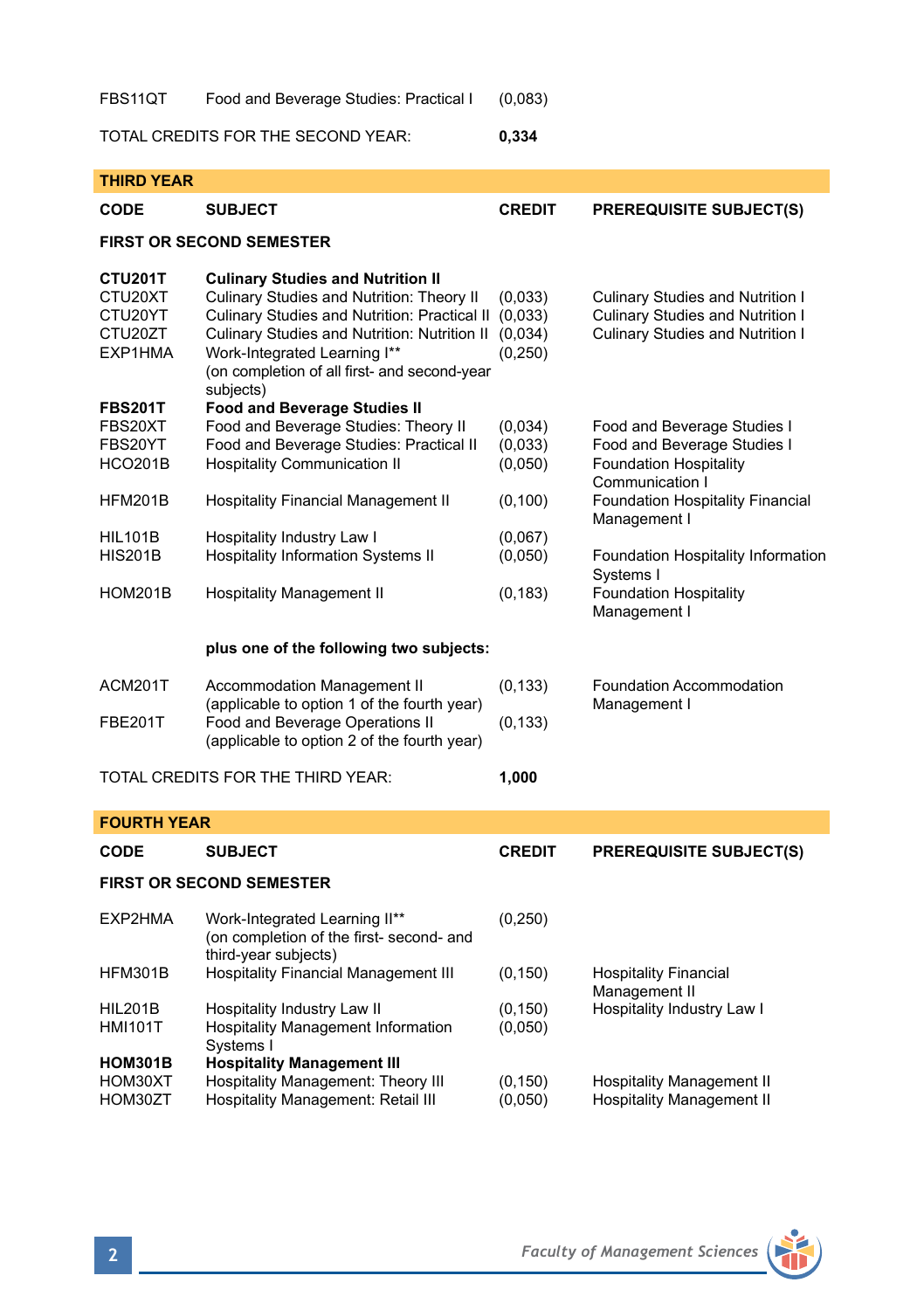### **plus all the subjects in one of the following options:**

# ACM301T Accommodation Management III (0,100) Accommodation Management II<br>HEN101T Hospitality Events Management I (0,100) Hospitality Events Management I **Option 2: CTU301T Culinary Studies and Nutrition III** Culinary Studies and Nutrition: Culinary (0,010) Culinary Studies and Nutrition II Studies: Theory III\*<br>Culinary Studies and Nutrition: CTU30YT Culinary Studies and Nutrition: (0,050) Culinary Studies and Nutrition II Nutrition III\* CTU30ZT Culinary Studies and Nutrition: Culinary (0,040) Culinary Studies and Nutrition II Studies: Practical III\* FBE301T Food and Beverage Operations III (0,100) Food and Beverage Operations II TOTAL CREDITS FOR THE FOURTH YEAR: **1,000** TOTAL CREDITS FOR THE QUALIFICATION: **3,000**

# **SUBJECT INFORMATION (OVERVIEW OF SYLLABUS)**

The syllabus content is subject to change to accommodate industry changes. Please note that a more detailed syllabus is available at the Department or in the study guide that is applicable to a particular subject. At time of publication, the syllabus content was defined as follows:

### **A**

**Option 1:**

## **ACCOMMODATION MANAGEMENT II (ACM201T) 1 X 3-HOUR PAPER**

*(Subject custodian: Department of Hospitality Management)*

Applying and supervising principles that are relevant to front-office and back of house systems. (Total tuition time:  $\pm$  120 hours)

## **ACCOMMODATION MANAGEMENT III (ACM301T) 1 X 3-HOUR PAPER**

# *(Subject custodian: Department of Hospitality Management)*

Applying the management functions of a hotel or restaurant. (Total tuition time: ± 120 hours)

## **C**

### **CULINARY STUDIES AND NUTRITION: CULINARY STUDIES: PRACTICAL EXAMINATION PRACTICAL III (CTU30ZT)**

# *(Subject custodian: Department of Hospitality Management)*

Planning, preparing and presenting a wide range of food items, using advanced skills to meet the expectations of sophisticated customers or consumers. (Total tuition time: ± 192 hours)

### **CULINARY STUDIES AND NUTRITION: CULINARY STUDIES: 1 X 3-HOUR PAPER THEORY III (CTU30XT)**  *(Subject custodian: Department of Hospitality Management)*

Planning, preparing and presenting a wide range of food items, using advanced skills to meet the expectations of sophisticated customers or consumers. (Total tuition time: ± 70 hours)

# **CULINARY STUDIES AND NUTRITION: NUTRITION I (CTU10RT) 1 X 3-HOUR PAPER**

*(Subject custodian: Department of Hospitality Management)*

An introduction to the basic nutrients and their functions in the body. (Total tuition time: ± 70 hours)

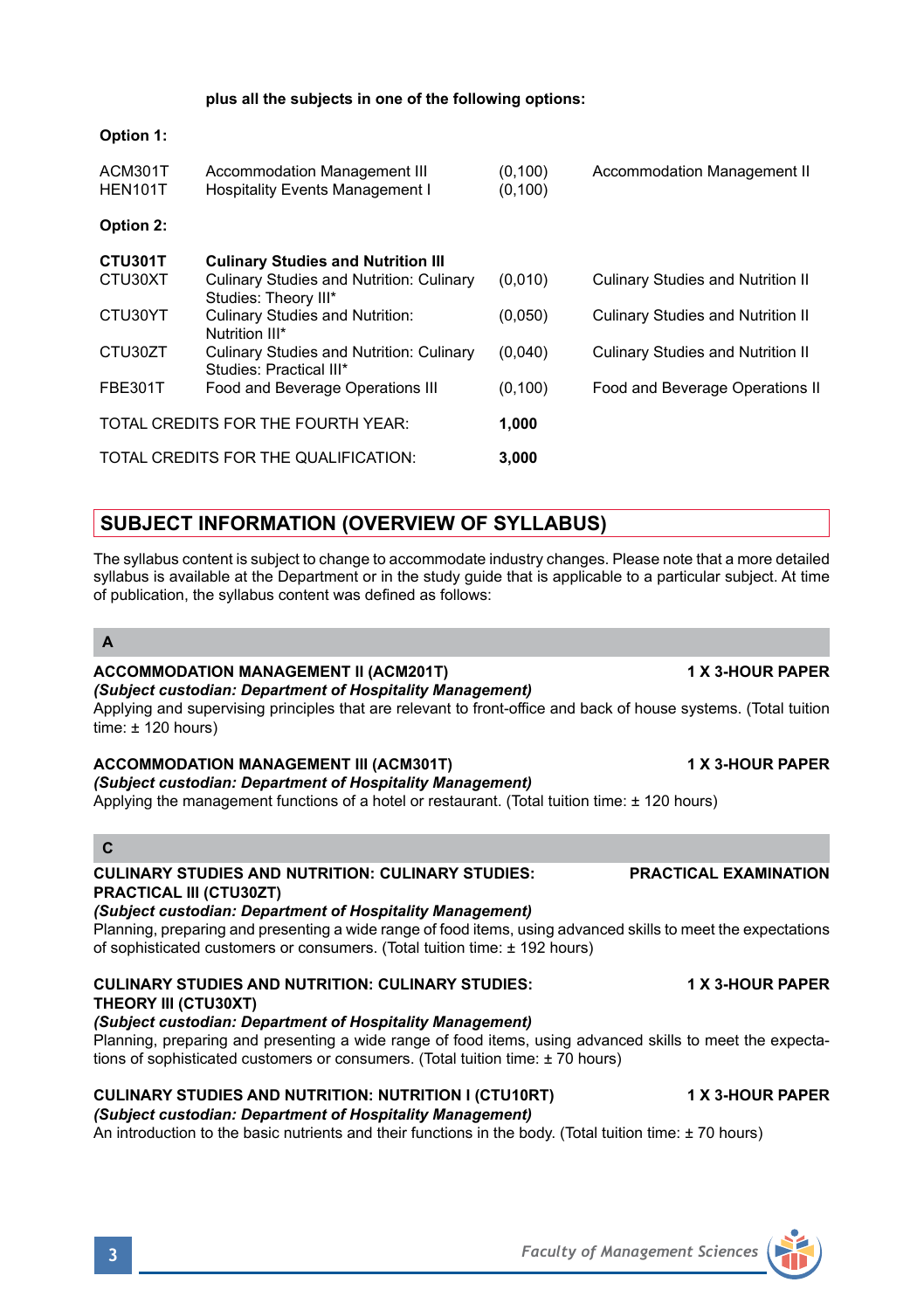### **CULINARY STUDIES AND NUTRITION: NUTRITION II (CTU20ZT) 1 X 3-HOUR PAPER**

*(Subject custodian: Department of Hospitality Management)*

Application of sound nutrition principles throughout the life cycle. (Total tuition time: ± 70 hours)

## **CULINARY STUDIES AND NUTRITION: NUTRITION III (CTU30YT) 1 X 3-HOUR PAPER**

*(Subject custodian: Department of Hospitality Management)*

The adjustment of the normal diet according to the nutritional needs of people with special needs. (Total tuition time: ± 70 hours)

### **CULINARY STUDIES AND NUTRITION: PRACTICAL I (CTU10QT) CONTINUOUS ASSESSMENT** *(Subject custodian: Department of Hospitality Management)*

Knowledge of food items, food preparation methods and skills in using conventional and convenience food, as well as basic menu planning. (Total tuition time: ± 130 hours)

### **CULINARY STUDIES AND NUTRITION: PRACTICAL II (CTU20YT) CONTINUOUS ASSESSMENT** *(Subject custodian: Department of Hospitality Management)*

Planning, preparing and presenting a range of menu items suitable for a variety of food outlets. (Total tuition time:  $\pm$  130 hours)

# **CULINARY STUDIES AND NUTRITION: THEORY I (CTU10PT) 1 X 3-HOUR PAPER**

*(Subject custodian: Department of Hospitality Management)* Basic theoretical and practical principles of food items and food preparation methods in order to apply basic menu planning to a variety of food service establishments. (Total tuition time: ± 70 hours)

# **CULINARY STUDIES AND NUTRITION: THEORY II (CTU20XT) 1 X 3-HOUR PAPER**

*(Subject custodian: Department of Hospitality Management)*

Intermediate principles of menu items and food preparation to cater for the nutritional, dietary and cultural demands of various customer groups. (Total tuition time: ± 70 hours)

### **F**

## **FOOD AND BEVERAGE OPERATIONS II (FBE201T) 1 X 3-HOUR PAPER**

*(Subject custodian: Department of Hospitality Management)* Types of food services and systems, administrative functions of the food service unit. (Total tuition time:  $+120$  hours)

### **FOOD AND BEVERAGE OPERATIONS III (FBE301T) 1 X 3-HOUR PAPER** *(Subject custodian: Department of Hospitality Management)*

Principles of production procedures, interpretation of outsourcing contracts, and layout planning of the food service unit. (Total tuition time: ± 120 hours)

# **FOOD AND BEVERAGE STUDIES: PRACTICAL I (FBS11QT) CONTINUOUS ASSESSMENT**

## *(Subject custodian: Department of Hospitality Management)*

Restaurant infrastructure and procedures. Basic food and beverage service, working as a waiter. (Total tuition time: ± 70 hours)

# **FOOD AND BEVERAGE STUDIES: PRACTICAL II (FBS20YT) CONTINUOUS ASSESSMENT**

*(Subject custodian: Department of Hospitality Management)*

Supervising and maintaining an advanced food and beverage service in terms of legislation, operations, costing and control measures applicable to a variety of restaurants and food service outlets. (Total tuition time: ± 70 hours)

## **FOOD AND BEVERAGE STUDIES: THEORY I (FBS11PT) 1 X 3-HOUR PAPER**

## *(Subject custodian: Department of Hospitality Management)*

Basic theoretical and practical principles of food and drink services, technical skills and menu planning. (Total tuition time: ± 70 hours)

### **FOOD AND BEVERAGE STUDIES: THEORY II (FBS20XT) 1 X 3-HOUR PAPER** *(Subject custodian: Department of Hospitality Management)*

Knowledge and the application of advanced methods and control systems applicable to food and beverage services. (Total tuition time: ± 70 hours)

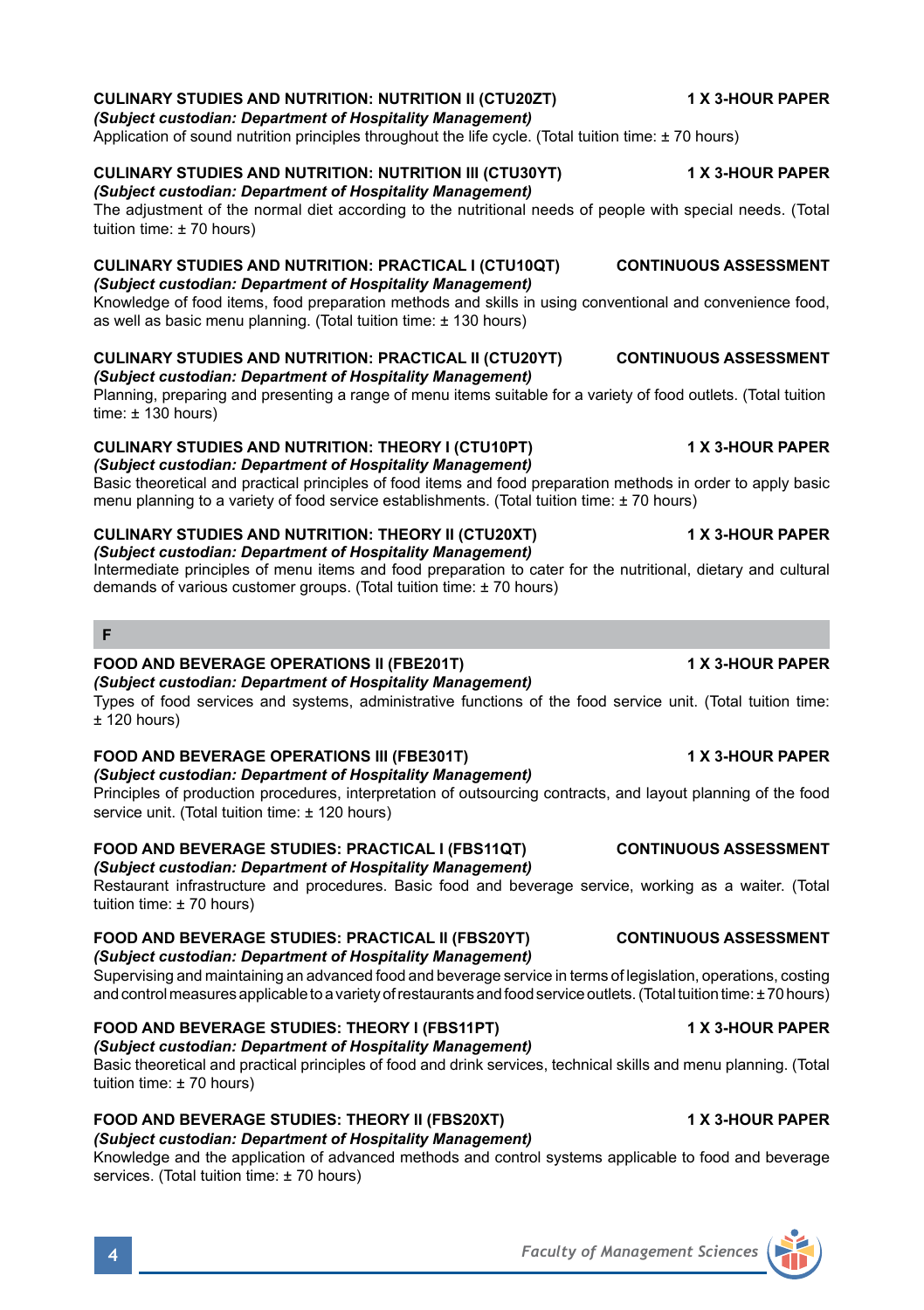### **FOUNDATION ACCOMMODATION MANAGEMENT I (FPADM01) 1 X 3-HOUR PAPER**

### *(Subject custodian: Department of Hospitality Management)*

Introduction to the tourism and accommodation industry and it's very important economic and social role in the South African context. Basic elements of housekeeping and back of house ethics and practices. Introduction to hygiene and safety in the hospitality industry. Execution and maintenance of housekeeping activities. Basic reception infrastructure. (Total tuition time: ± 120 hours)

### **FOUNDATION HOSPITALITY COMMUNICATION I (FPHCM01) 1 X 3-HOUR PAPER** *(Subject custodian: Department of Applied Languages)*

Specific, discipline related interpretation, presentation and communication skills, listening skills, reading for academic understanding, academic vocabulary, learning strategies and information gathering, writing, business and life skills. The students will be introduced to aspects of scaffolded reading as a tool to acquiring knowledge and interpretative abilities within their subject disciplines. Identifying various communication skills and techniques

(oral, written, visual) to promote communication in the hospitality industry. (Total tuition time: ± 120 hours)

### **FOUNDATION HOSPITALITY FINANCIAL MANAGEMENT I (FPHFM01) 1 X 3-HOUR PAPER** *(Subject custodian: Department of Hospitality Management)*

An introduction to the basic principles of costing and profitability, financial mathematics, problem solving, percentages and budgeting, Interest rate calculations and elementary statistics as well as graphing (drawing and interpretation) and risk assessment. Basic managerial accounting principles, applied to the hospitality industry. (Total tuition time: ± 240 hours)

### **FOUNDATION HOSPITALITY INFORMATION SYSTEMS I (FPHIS01) CONTINUOUS ASSESSMENT** *(Subject custodian: End User Computing Unit)*

Students have to acquire theoretical knowledge (computing fundamentals) and practical skills as end-users in operating systems and MS Office Suite applications (MS Word, MS Excel, MS Excel Intermediate, MS PowerPoint and MS Access Essentials), graphic design and dealing with the Internet, networks and how to search for information. Students will do online and computer-based tests. The modules are mapped with SAQA and IC3 Essential Skills for Digital Literacy (international certification). (Total tuition time: ± 70 hours)

### **FOUNDATION HOSPITALITY MANAGEMENT I (FPHMN01) 1 X 3-HOUR PAPER** *(Subject custodian: Department of Hospitality Management)*

An introduction to the basic principles and practices of Management as they are specifically applied within the South African Hospitality industry. A range of business skills that are applicable to the hospitality industry, and which contribute to effective decision-making and the execution of operations. (Total tuition time: ± 180 hours)

# **H**

## **HOSPITALITY COMMUNICATION II (HCO201B) 1 X 3-HOUR PAPER**

*(Subject custodian: Department of Applied Languages)* French grammar and vocabulary. (Total tuition time: ± 60 hours)

### **HOSPITALITY EVENTS MANAGEMENT I (HEN101T) CONTINUOUS ASSESSMENT** *(Subject custodian: Department of Tourism Management)*

Planning, coordinating and presenting functions or events in accordance with sound business principles. (Total tuition time: ± 30 hours)

## **HOSPITALITY FINANCIAL MANAGEMENT II (HFM201B) 1 X 3-HOUR PAPER**

*(Subject custodian: Department of Hospitality Management)*

Application of hospitality financial decision-making tools and hospitality cost management. (Total tuition time:  $± 130$  hours)

### **HOSPITALITY FINANCIAL MANAGEMENT III (HFM301B) 1 X 3-HOUR PAPER** *(Subject custodian: Department of Hospitality Management)*

Financial management principles that contribute to effective planning and control by means of operational budgets. An introduction to ratio analysis of financial statements of a hospitality enterprise in order to make sound financial management decisions. (Total tuition time: ± 130 hours)

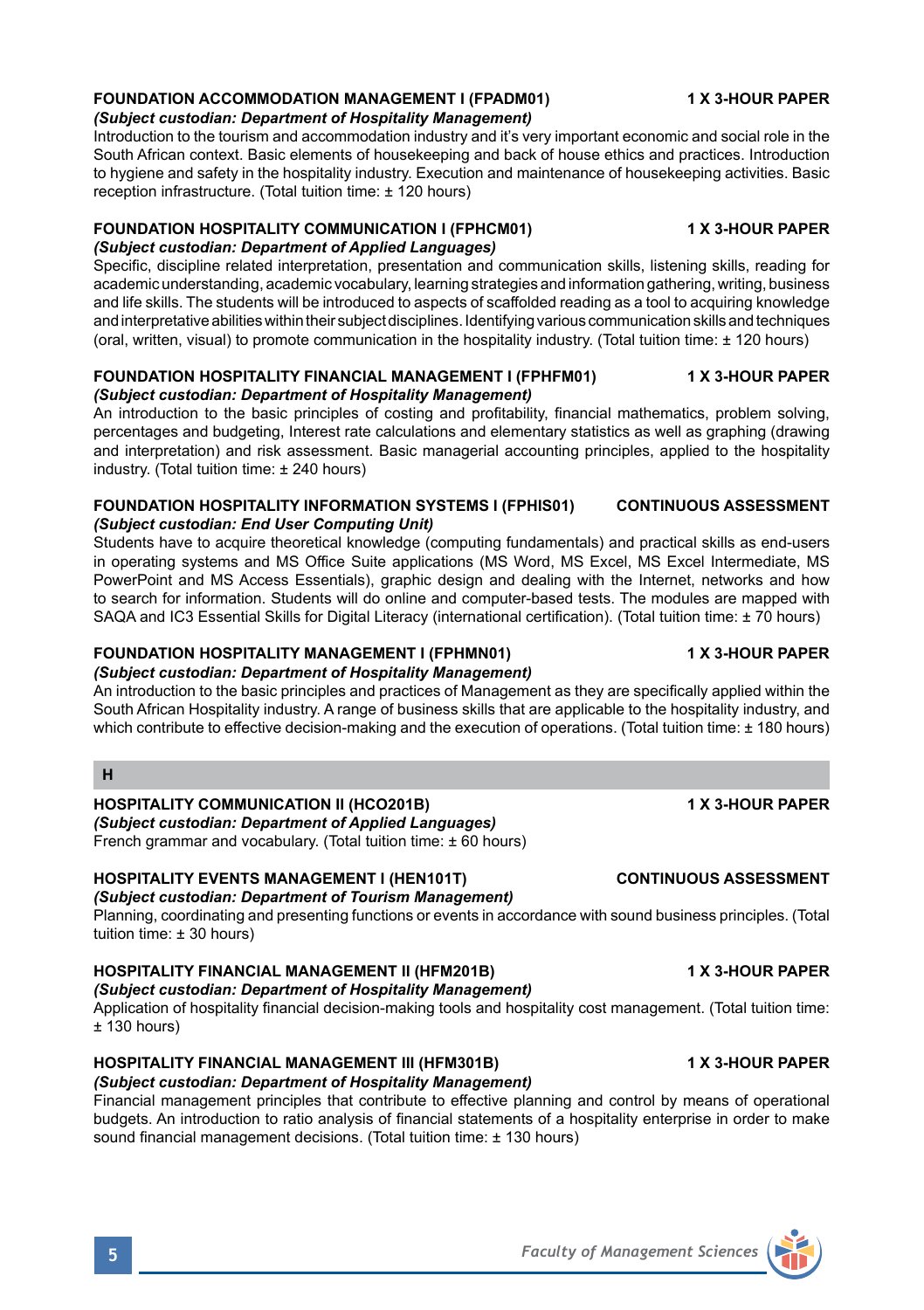# **HOSPITALITY HEALTH AND SAFETY I (HHS101T) 1 X 3-HOUR PAPER**

*(Subject/Module custodian: Department of Hospitality Management)* Occupational safety measures and local and national legislation. (Total tuition time: ± 70 hours)

# **HOSPITALITY INDUSTRY LAW I (HIL101B) 1 X 3-HOUR PAPER**

# *(Subject custodian: Department of Law)*

Introduction to the South African legal system and hospitality law. Introduction to law of contract (basic principles of contracts, requirements for a valid contract, breach of contract and remedies, and termination of contract). Hospitality businesses (Business enterprise law and the basic legal requirements for the establishment of a hospitality business). Legal implications for hospitality operations (Liquor law, Tobacco legislation, Gambling legislation and Food hygiene legislation). (Total tuition time: ± 42 hours)

# **HOSPITALITY INDUSTRY LAW II (HIL201B) 1 X 3-HOUR PAPER**

*(Subject custodian: Department of Law)*

Introduction to Labour Law in South Africa (The historical background and development of labour law in South Africa, Sources of labour law in South Africa). The individual employment contract (Functioning of the employment contract, the contractual roles, rights and duties of employers and employees, the nature of the employment relationship and the sources that influence the terms and conditions of the employment relationship, and the vicarious liability of the employer). Prescriptive labour legislation (Introduction and key enactments from the Labour Relations Act, 1995 (Act No. 66 of 1995), Basic Conditions of Employment Act, 1997 (Act No. 75 of 1997), Employment Equity Act, 1998 (Act No. 55 of 1998), Unemployment Insurance Act, 2001 (Act No. 63 of 2001), Occupational Health and Safety Act, 1993 (Act No. 85 of 1993) and Compensation, and Skills Development Act, 1998 (Act No. 97 of 1998). Hospitality employment law (Hospitality employment contract, Sectoral Determination 14: Hospitality Sector Determination, and Hospitality Bargaining Councils). Managing labour relations in the workplace (Unfair labour practices, Disciplinary action, Dismissals, Industrial action, Social security – unemployment insurance, and Dispute Resolution). (Total tuition time: ± 42 hours)

# **HOSPITALITY INFORMATION SYSTEMS II (HIS201B) CONTINUOUS ASSESSMENT**

## *(Subject custodian: End User Computing Unit)*

Students have to acquire practical skills as end-users in MS Office Suite applications. Principles of MS Expression Web will enable students to create and design web pages to be published. They will also use MS Project to create project plans. This subject will be curriculated to support the specialisation field of the students. (Total tuition time: ± 40 hours)

# **HOSPITALITY MANAGEMENT II (HOM201B) 1 X 3-HOUR PAPER**

## *(Subject custodian: Department of Hospitality Management)*

The concepts of recruitment, selection, induction, training and development, remuneration and the termination of employment. (Total tuition time: ± 130 hours)

### **HOSPITALITY MANAGEMENT INFORMATION SYSTEMS I (HMI101T) CONTINUOUS ASSESSMENT** *(Subject custodian: Department of Hospitality Management)*

An introduction to information systems applicable in the hospitality industry, highlighting the importance of MIS with regard to decision-making at the various managerial levels. (Total tuition time: ± 70 hours)

# **HOSPITALITY MANAGEMENT: RETAIL III (HOM30ZT) 1 X 3-HOUR PAPER**

## *(Subject custodian: Department of Hospitality Management)*

Retail principles applicable to the food and beverage sector. (Total tuition time: ± 70 hours)

### **HOSPITALITY MANAGEMENT: THEORY III (HOM30XT) 1 X 3-HOUR PAPER** *(Subject custodian: Department of Hospitality Management)*

Business management skills that contribute to the effective management of the hospitality enterprise. (Total tuition time: ± 70 hours)

## **S**

# **SERVICE EXCELLENCE I (SEL101T) 1 X 3-HOUR PAPER**

# *(Subject custodian: Department of Hospitality Management)*

The service expectations of the various markets that are served by the hospitality industry. Integrating interpersonal skills and service ethics. (Total tuition time: ± 70 hours)